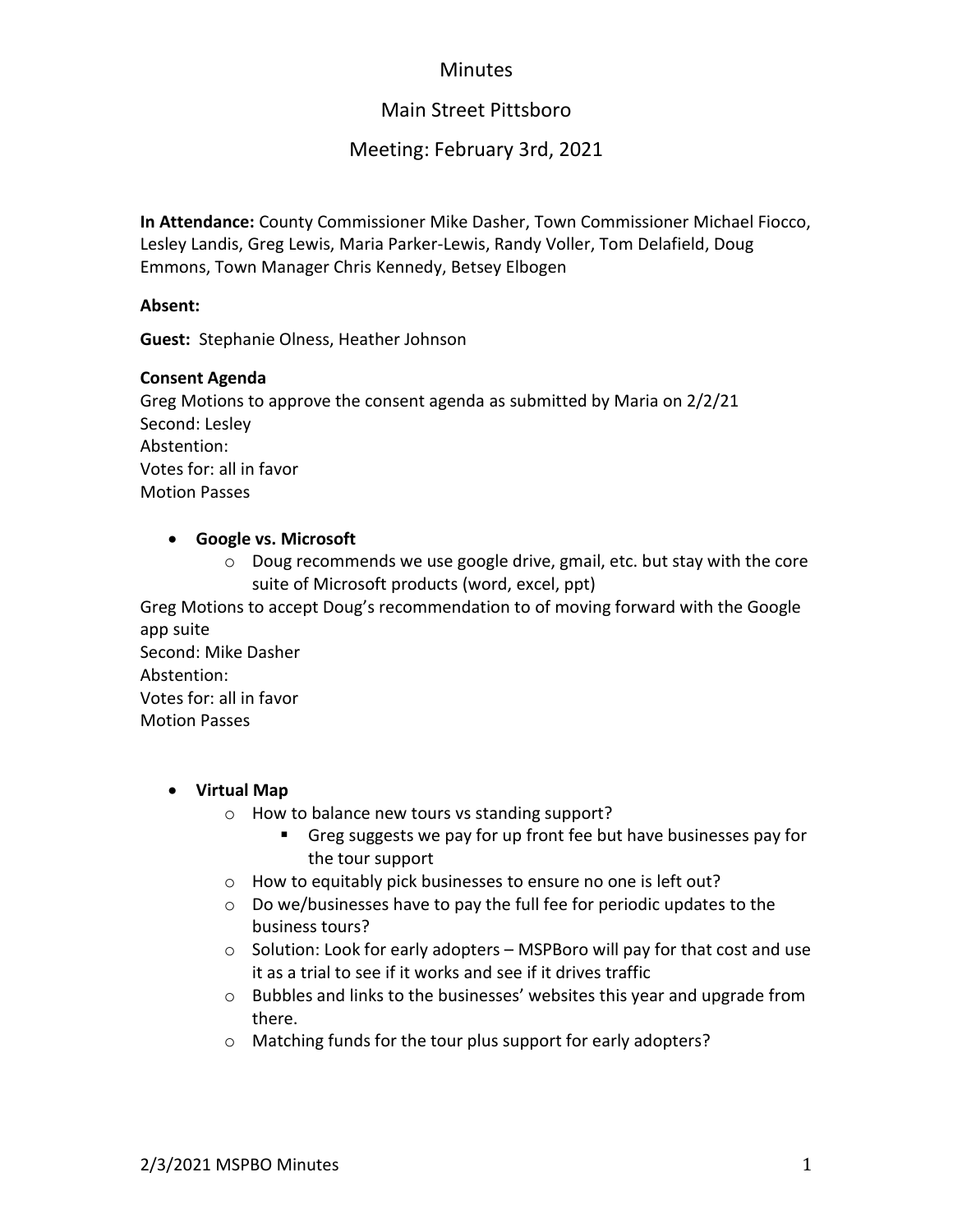Greg Motions to proceed with the project startup and with click throughs for every business, and Tom will come back to the board as the project progresses with questions/issues Second: Doug Abstention: Votes for: all in favor Motion Passes

#### • **'21/'22 Budget**

- o Ask again for each board member to contribute; this year, asking for \$150.
- o Currently projected to come out in with \$5,000 more in income than expenses, but not all expenses have been updated by committee chairs
- o Forecast of Welcome Center budget is roughly \$4,000 under budget, based on not doing as much printing as expected, and not moving forward with the kiosk this fiscal year
- o The goal, though unrealistic, is to carry over \$60,000 to cover expenses into next year until we receive our first payment from the Town (usually paid in late August or September). \$60,000 is roughly equivalent to 3 months expense burn rate.
- o Committee chairs to get their budget proposals over to Doug ASAP
- o Committee Chairs and Board Officers to reconvene in the following weeks to finalize budget before sending to the Town

## • **Ed's Collision**

- o Several years ago, the district was expanded to include more commercial properties
- o Ed's properties were included, and they signed up for facades
- $\circ$  Expansion of the map was used as an overlay for a zoning district which classifies Ed's business as a non-conforming use
- o Ed has wanted to expand his business but his application to the Town has stalled due to the zoning compliance issue
- o Was the application for the expansion submitted before the overlay was implemented? If so, the business may be able to choose which ordinance to follow.
	- Zoning compliance must be approved prior to the adoption of the new ordinance
- o Need to find out when the application was submitted and how complete it was.
- o Use has been continuous throughout. The question is whether or not they can expand the same use.
- o Board of Adjustment might be the avenue to pursue. Though they are not used often, the board is still believed to be intact.
- $\circ$  Main Street's role is to advocate for the business after we worked with the business owner to include their business in the district.